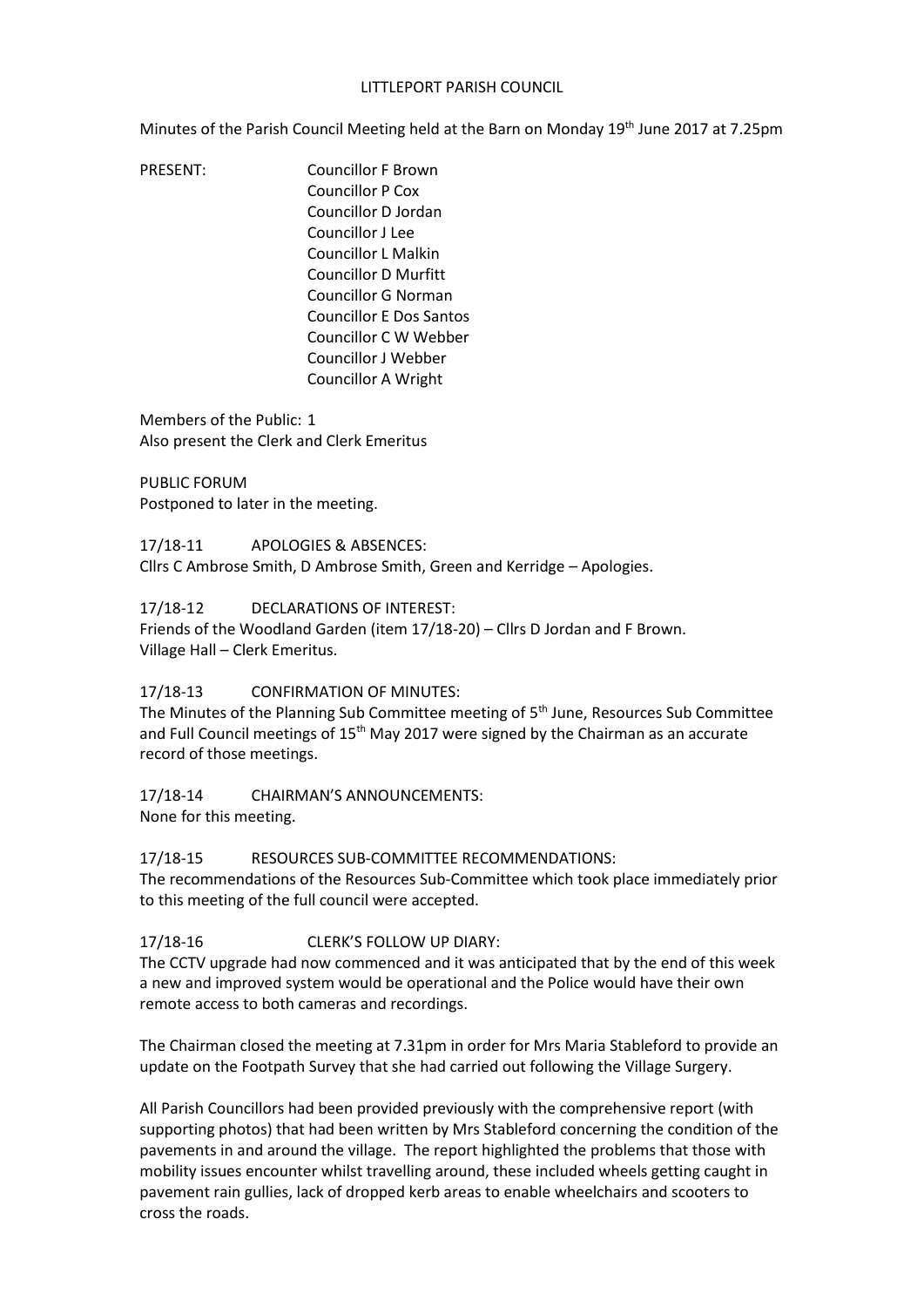Mrs Stableford has spoken to several residents with mobility issues and some had indicated their willingness to assist and work with the Parish Council in order for remedial works to be undertaken to ensure better access for all.

The Chairman thanked Mrs Stableford for the work that she had undertaken in preparation of the report.

The meeting re-convened at 7.41pm.

## 17/18-17 FOOTPATH SURVEY

The meeting discussed the report and it was agreed that a Working Group be set up to review the entire contents of the report to consist of County Councillor, District Councillors and Parish Councillors. Members of the public with specific interest in the topic are also invited to join this group in order for the matters to be dealt with accordingly.

FB commented that whilst it would appear that all footpaths across Cambridgeshire are currently being (or have been) upgraded, Littleport seems to "have fallen off the list". It was agreed that our County Councillor be asked to bring this matter to the attention of the relevant officers at the County Council.

Volunteers were requested for sitting on the Working Group and Cllrs Dos Santos, Norman, Cox, Lee and Jordan offered to assist.

The Clerk was instructed to call an inaugural meeting of this Group for mid-July inviting Mrs Stableford to be a member of the Group.

JW asked for, and received, confirmation that the work of the new group would run in tandem with the group who will be developing the Transport Plan for the village.

17/18-18 LITTLEPORT PARISH COUNCIL ACCOUNTS - YEAR ENDED 31<sup>ST</sup> MARCH 2017 The Clerk requested those present to approve the governance statement confirming that the Parish Council had performed their duties in respect of financial compliance in accordance with prevailing legislation. The governance statement was confirmed.

The Clerk also provided all those present with a copy of the reconciliation report that had been prepared by Mr John Alexander and which would be submitted to External Audit with the Annual Return.

The Chairman then duly signed the Annual Return which would now be submitted to External Audit for examination.

17/18-19 LITTLEPORT VILLAGE HALL – APPLICATION FOR FUNDING Parish Councillors were asked to support an application to the District Council for the sum of approximately £23,200 to be released from the S106 Community Infrastructure fund to meet the shortfall for the remedial works to the ceiling that are due to take place in the Village Hall during the month of August.

It was AGREED that the application be submitted.

17/18-20 FRIENDS OF THE WOODLAND GARDEN – APPLICATION FOR FUNDING Parish Councillors were asked to support an application to the District Council for a Facility Improvement Grant in the sum of £8,322.40 on behalf of the Friends of the Woodland Garden to enable them to complete the works required to bring the Community Woodland Garden into use as a public open space.